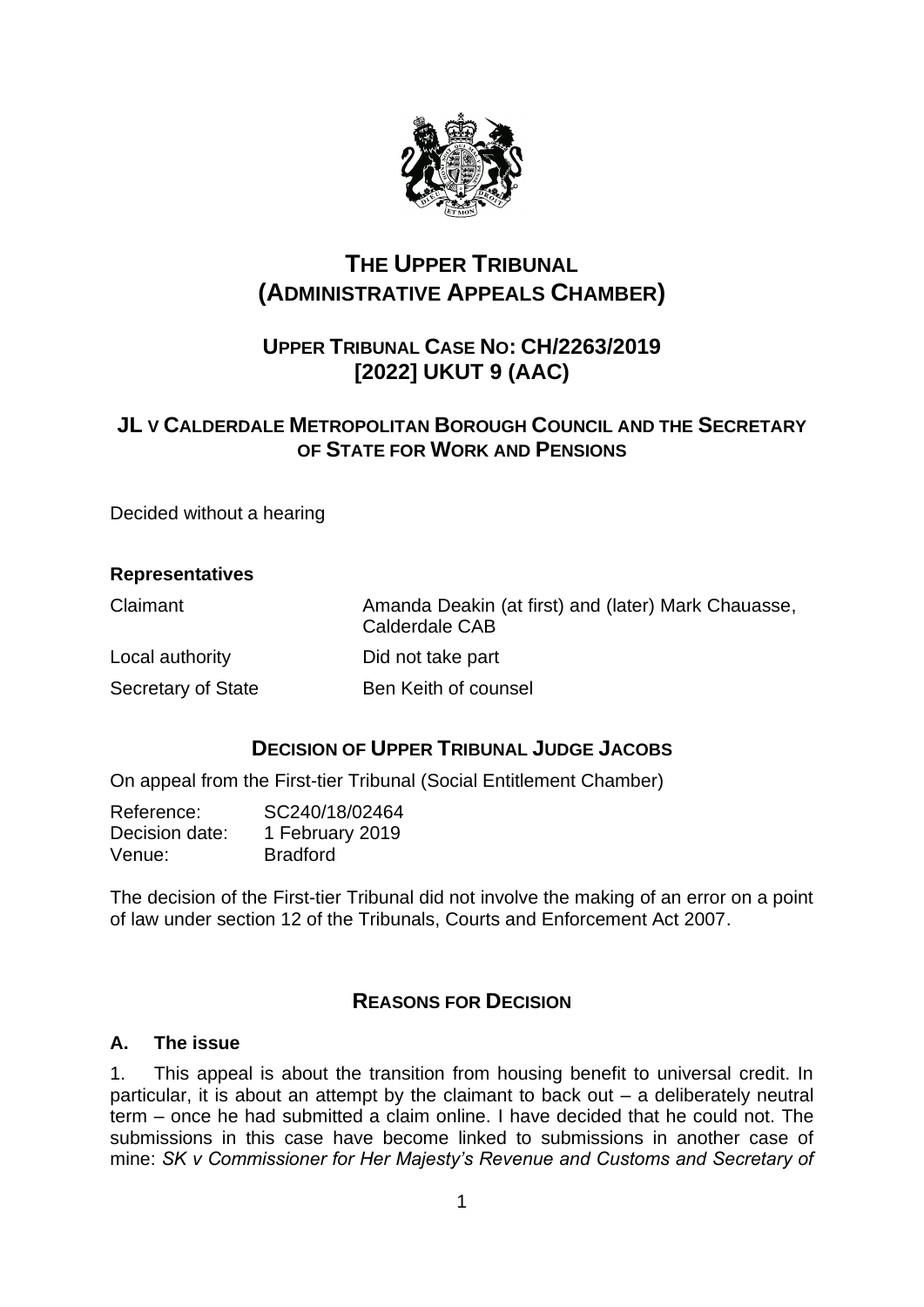*State for Work and Pensions* [2022] UKUT 10 (AAC). There is inevitably some overlap between that decision and this. They should be read together, especially for my analysis of the transitional legislation.

## **B. What happened**

2. The claimant submitted a claim to the local authority for housing benefit. The authority refused the claim on 21 May 2018, explaining that he was no longer entitled to housing benefit from and including 3 May 2018. That is the decision that is the subject of this appeal, but in order to understand it, we have to go back to what happened in April 2018.

3. The reason for the local authority's decision was that the claimant had made a claim for universal credit on 19 April 2018 between 12:42 and 13:05. He was receiving housing benefit from the authority at that time, but the result of the universal credit claim was to transfer him outside the scope of the housing benefit scheme.

4. The claimant quickly repented of his decision to claim universal credit. At 15:35 on the same day, 19 April, he wrote again saying that he was being supported in writing by his support worker. He explained some background, mentioning his mental health and recent treatment for alcohol withdrawal. In particular, he said:

I often make poor financial decisions … I do have capacity, although I have moments of making poor decisions, once I make a decision I tend to carry it through, then worry about the repercussions.'

He said that any more money he received would be spent on alcohol and put him at risk. He asked to change his decision to make a claim. By that stage, the computer system had already accepted that the claimant met what the law calls the basic conditions of an award for universal credit and had notified the local authority. That was why the local authority decided that the claimant was no longer entitled to housing benefit and had to submit a claim for housing costs under universal credit.

5. Subsequently, on 21 May 2018, the Secretary of State wrote to the claimant saying: 'We have closed your Universal Credit claim from 19 April 2018. This is because you failed to attend your initial interview.'

6. So, although the result was that the claim for universal credit was unsuccessful, it nonetheless had the effect of transferring the claimant out of the housing benefit scheme and into the universal credit regime.

## **C. The appeal to the First-tier Tribunal**

7. On appeal, the claimant told the First-tier Tribunal that he had decided to claim universal credit on the spur of the moment on the advice of person he met on the street. The evidence attributes this either to the influence of alcohol at the time or to the effects of withdrawal from alcohol. The tribunal had before it psychological and psychiatric reports on the claimant. His representative argued that, in the circumstances, the claim was not valid. On the other side, the representative for the local authority pointed out that the claimant had answered all the questions posed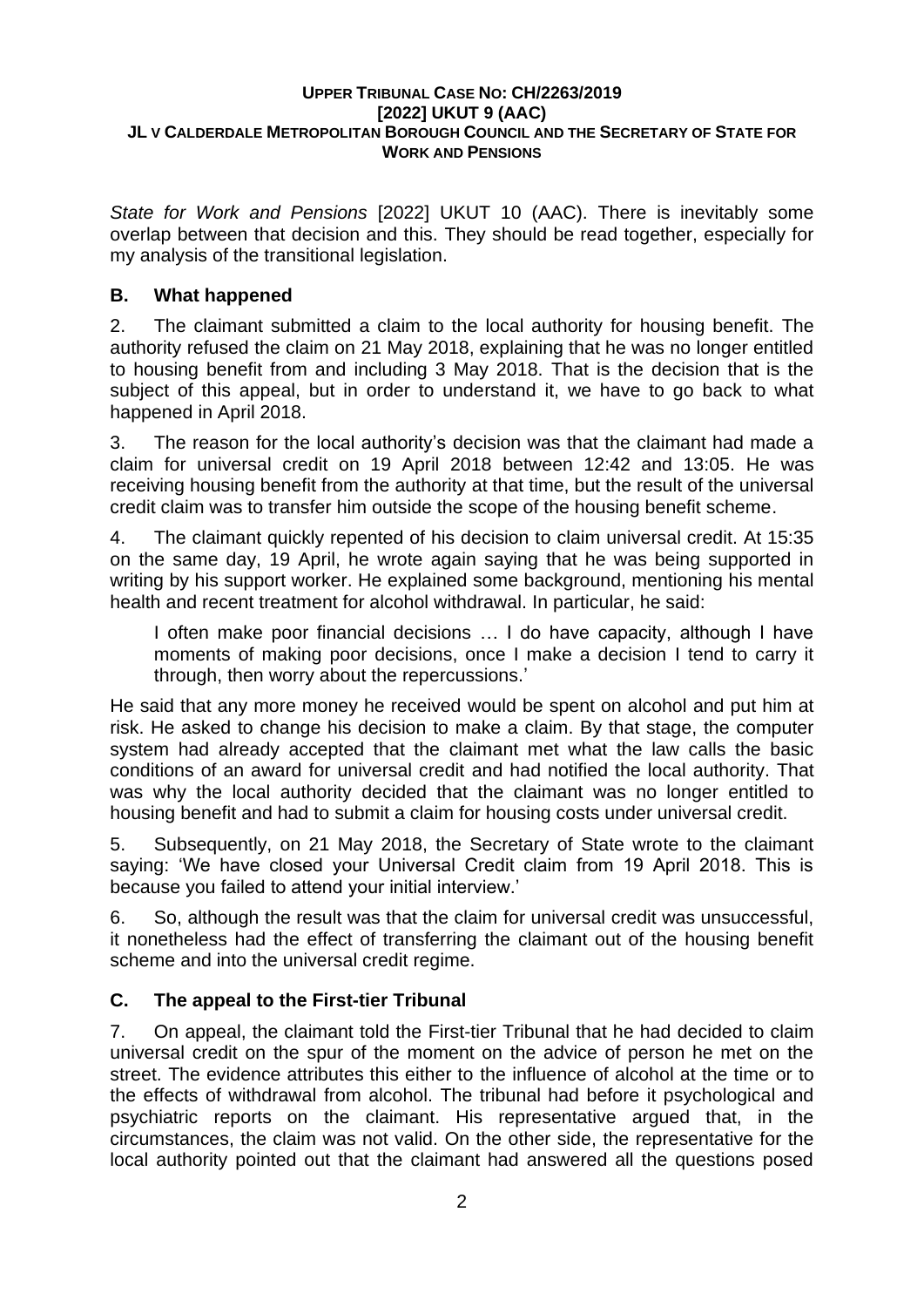while claiming universal credit and knew what he was doing. The tribunal accepted that the claimant had the difficulties described in the reports, but found that he had made a valid claim.

## **D. The appeal to the Upper Tribunal**

8. I gave permission to appeal, referring to my decision in *Commissioners for Her Majesty's Revenue and Customs v LH* [2018] UKUT 306 (AAC), to which the tribunal had referred.

9. The case was then transferred to Upper Tribunal Judge West, who joined the Secretary of State and gave directions. Ben Keith of counsel made submissions on behalf of the Secretary of State. He argued that, by his own admission, the claimant had capacity to claim and the tribunal had been right to decide as it did on the basis of my decision in *LH*. However, he submitted that my decision was wrong to suggest that it might be possible to withdraw a claim before notice was issued that the basic conditions for an award of universal credit were satisfied. The claimant's representative made a 'no comments' reply and the case came back to me.

10. I gave a direction for submissions on further issues. The Secretary of State's response came from a policy adviser. His evidence what the claimant had been entitled to withdraw his claim and should have been allowed to do so, but that this did not help him because he had already made a claim. He explained the policy intention underlying regulation 8 in support of this analysis. I have explained in *SK* why reference to the policy intention is not relevant to the interpretation of regulation 8.

11. A word of explanation is in order. Why was the case passed to Judge West and then back to me? The reason is that the Upper Tribunal has received a number of appeals raising different but sometimes connected issues about the transition from existing benefits to universal credit. Judge West is responsible for coordinating those cases to ensure their efficient judicial management. The case was transferred back to me as the person most appropriate to deal with the particular issue that arises, given my decision in *LH* on a similar issue.

## **E. The AB case**

12. By the time the case came back to me, I had become aware of the decision of Upper Tribunal Judge Mitchell in *Commissioners for Her Majesty's Revenue and Customs v AB* [2021] UKUT 209 (AAC). This led to a further directions for submissions, with the Secretary of State again represented by Ben Keith. He asked for an oral hearing in the light of *AB*. I have decided that a hearing is not necessary, given my analysis in this case and in *SK*.

13. This is a convenient place to explain why I have not held a hearing and why I am not following the analysis in *AB*. I have read that decision and examined the file. It is clear that the judge made his decision on different arguments and a different explanation of how the online universal credit system works.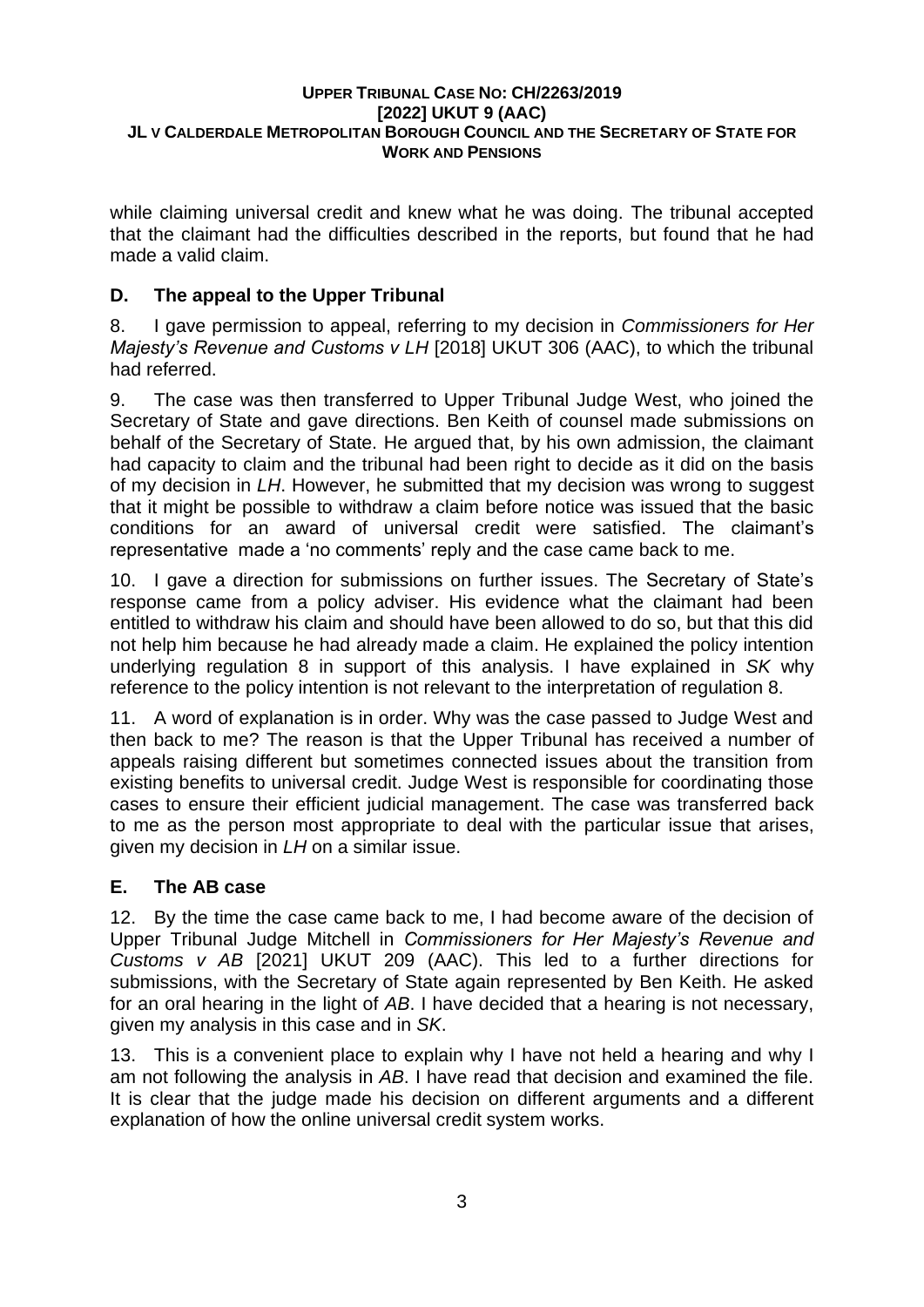## **F. The effect of claiming universal credit**

14. I now come to the effect of making a claim for universal credit.

15. Universal credit was established by section 1 of the Welfare Reform Act 2012. To be entitled, a person must meet the basic conditions and the financial conditions for an award: see section 3(1). The basic conditions are the ones that matter on this appeal. They are set out in section 4(1):

## **4 Basic conditions**

- (1) For the purposes of section 3, a person meets the basic conditions who-
- (a) is at least 18 years old;
- (b) has not reached the qualifying age of state pension credit;
- (c) is in Great Britain;
- (d) is not receiving education; and
- (e) has accepted a claimant commitment.

16. Regulation 8 of the Universal Credit (Transitional Provisions) Regulations 2014 (SI No 1230) provides:

## **8 Termination of awards of certain existing benefits: other claimants**

- (1) This regulation applies where—
- (a) a claim for universal credit (other than a claim which is treated, in accordance with [regulation 9\(8\)](https://uk.westlaw.com/Document/I76AD8B51864011E29BEBD9065BB2D913/View/FullText.html?originationContext=document&transitionType=DocumentItem&contextData=(sc.DocLink)) of the Claims and Payments Regulations, as having been made) is made; and
- (b) the Secretary of State is satisfied that the claimant meets the basic conditions specified in [section 4\(1\)\(a\) to \(d\)](https://uk.westlaw.com/Document/I32F948D06CD411E1B157BD9C41D097E9/View/FullText.html?originationContext=document&transitionType=DocumentItem&contextData=(sc.DocLink)) of the Act (other than any of those conditions which the claimant is not required to meet by virtue of regulations under [section 4\(2\)](https://uk.westlaw.com/Document/I32F948D06CD411E1B157BD9C41D097E9/View/FullText.html?originationContext=document&transitionType=DocumentItem&contextData=(sc.DocLink)) of the Act).

(2) Where this regulation applies, all awards of income support … or a tax credit to which the claimant (or, in the case of joint claimants, either of them) is entitled on the date on which the claim is made are to terminate, by virtue of this regulation—

- (a) on the day before the first date on which the claimant is entitled to universal credit in connection with the claim; or
- (b) if the claimant is not entitled to universal credit, on the day before the first date on which he or she would have been so entitled, if all of the basic and financial conditions applicable to the claimant had been met.

(2A) Subject to paragraph (3), where this regulation applies, an award of housing benefit to which the claimant is entitled on the day mentioned in paragraph (2)(a) or (b) terminates on the last day of the period of two weeks beginning with the day after that day (whether or not the person is also entitled to an award of income support or a tax credit).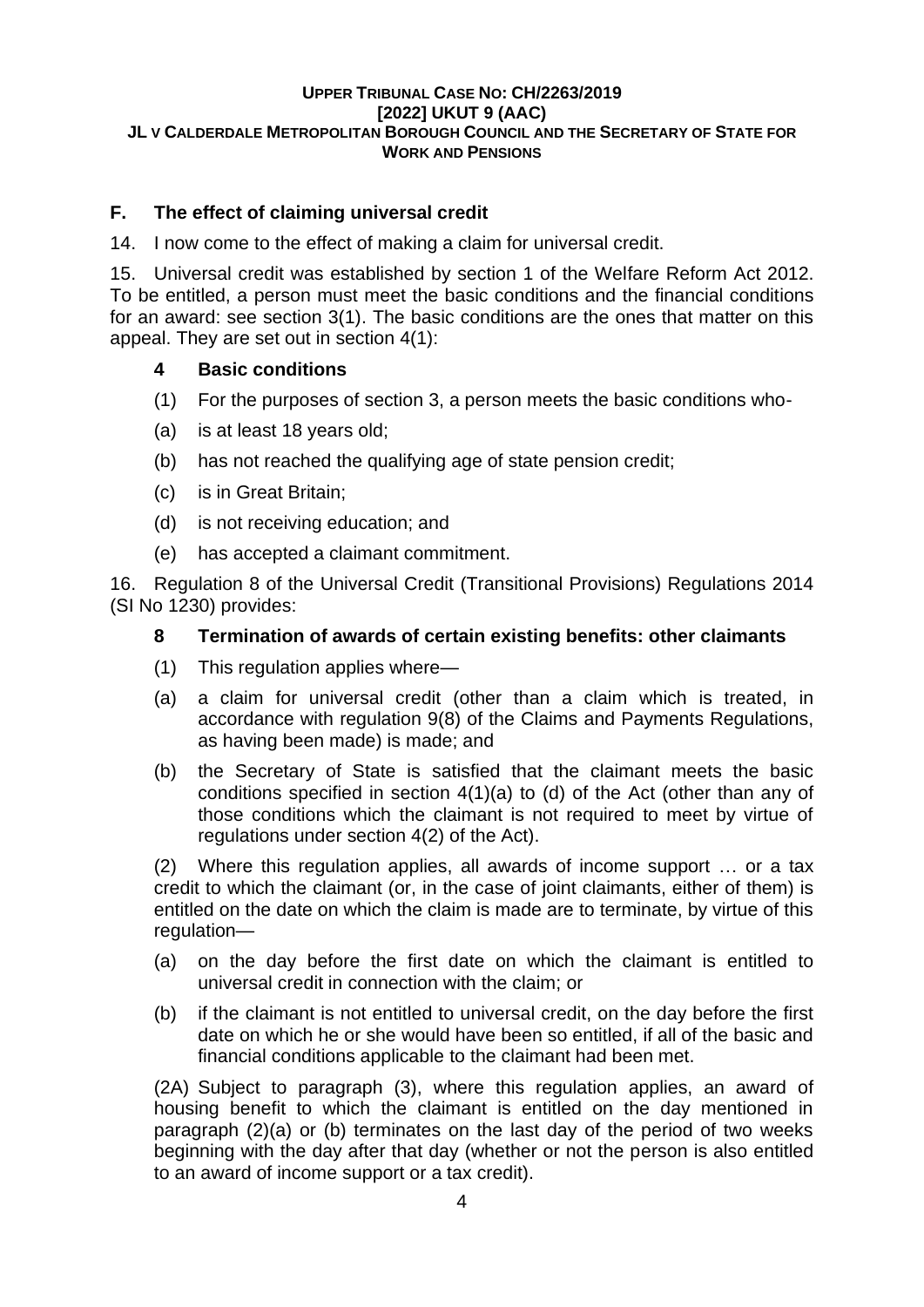(3) An award of housing benefit to which a claimant is entitled in respect of specified accommodation or temporary accommodation does not terminate by virtue of this regulation.

17. The effect of regulation 8 is this. It applies when a claimant has made a claim for universal credit and met the first four basic conditions in section 4(1). It is not necessary to meet either the fifth condition that the claimant has accepted a claimant commitment or the financial conditions. The effect of the regulation, when it applies, is that any award of housing benefit comes to an end two weeks later.

18. That is what happened in this case. The claimant was over 18 but below the age for state pension credit, was in Great Britain, and was not receiving education. Accordingly, his award of housing benefit terminated two weeks later; its last day was 2 May 2018. This is its effect, despite the fact that the claimant never qualified for an award. That may seem harsh, but the effect of regulation 8 is to transfer cases from housing benefit to universal credit. It is part of the managed transition from a benefit that is being run down (housing benefit) to the one that is taking over (universal credit).

## **G. The claimant had capacity to make a claim**

19. The claimant's case as put to the First-tier Tribunal was that his purported claim was never of any effect on account of his intoxication or mental state. This argument recognised that a claim had been submitted, but sought to deprive it of any force or effect. It amounted in legal terms to an argument that the claimant did not have capacity to make a claim in view of his mental state, whatever the cause.

20. This argument was fatally flawed by the claimant's own admission on the day of the claim. He wrote at 15:35 that he had capacity but had made a bad decision, and he wrote in those terms with the assistance of his support worker. I accept the Secretary of State's submission that this disposes of the capacity argument.

## **H. The attempt to withdraw the claim**

21. There are two ways of analysing the effect of the attempt to withdraw the claim.

## *The claim could not be withdrawn*

22. One analysis is that it was too late to withdraw the claim once regulation 8(1) was satisfied.

23. A claim may be withdrawn, but only before a determination has been made on it. This is governed by regulation 31(1) of the Universal Credit, Personal Independence Payment, Jobseeker's Allowance and Employment and Support Allowance (Claims and Payments) Regulations 2013 (SI No 380):

(1) A person who has made a claim for benefit may withdraw it at any time before a determination has been made on it …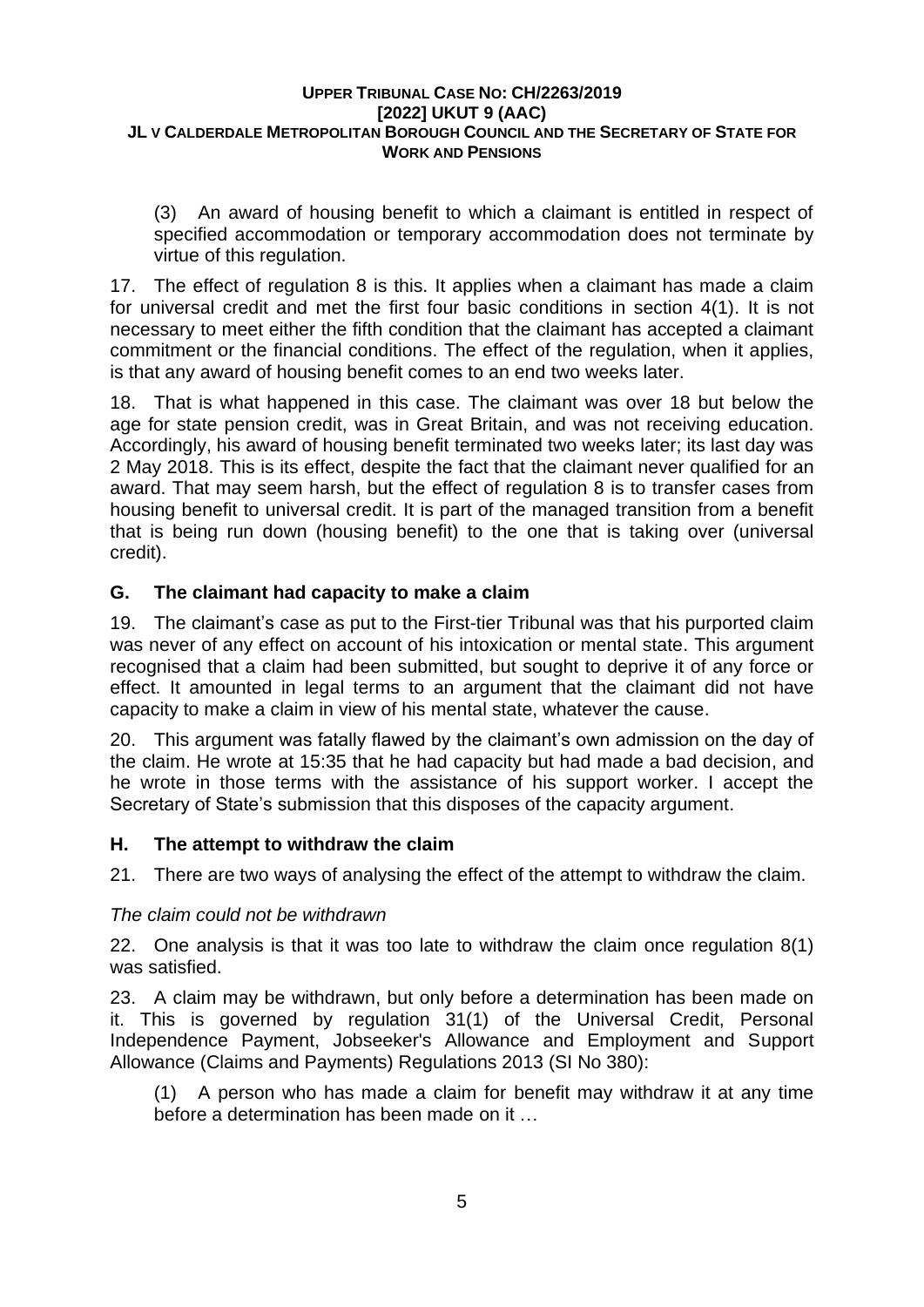The withdrawal takes effect 'when it is received': regulation 31(2). Regulation 31 repeats regulation 5(2) of the Social Security (Claims and Payments) Regulations 1987 (SI No 1968).

24. In this case, the claimant attempted to withdraw his claim at 15:35, about 2½ hours after he made the claim. The evidence in *SK* was that the universal credit online claim system checks that the basic conditions in section 4(1)(a) to (d) are met and will only allow the claim to be submitted if they are. At that moment, the Secretary of State is satisfied for the purposes of regulation 8(1)(b).

25. It does not matter that this process is computerised. As I said in *SK*, the Secretary of State is entitled to rely on a computer programme to identify cases in which the transitional condition is satisfied. Section 2 of the Social Security Act 1998 is the authority for this:

## **2 Use of computers**

(1) Any decision, determination or assessment falling to be made or certificate falling to be issued by the Secretary of State under or by virtue of a relevant enactment, or in relation to a war pension, may be made or issued not only by an officer of his acting under his authority but also—

- (a) by a computer for whose operation such an officer is responsible; and
- (b) in the case of a decision, determination or assessment that may be made or a certificate that may be issued by a person providing services to the Secretary of State, by a computer for whose operation such a person is responsible.
- (2) In this section 'relevant enactment' means any enactment contained in—

…

(k) Part 1 of the Welfare Reform Act 2012; …

Universal credit is governed by Part 1 of the Welfare Reform Act 2012 and so within section 2. What the computer produces is not a decision or an assessment, but it is a determination. The Court of Appeal explained the difference between a decision and a determination under the 1998 Act in *Carpenter v Secretary of State for Work and Pensions* (reported as *R(IB) 6/03*). Laws LJ said:

14. … if one looks at the whole legislative scheme there is a plain distinction between a decision (that is, a decision upon the actual question whether a claimant is entitled to a particular benefit or not) and what may conveniently be called a determination (that is, a determination of any matter along the way leading to a decision, including a determination of a procedural issue such as an application for an adjournment). …

The conclusion that the Secretary of State must reach under regulation 8(1)(b) is aptly captured by Laws LJ's words as a 'matter along the way leading to a decision'.

26. So, on that approach to regulation 31(1), the claim could not be withdrawn because a determination had been made on it.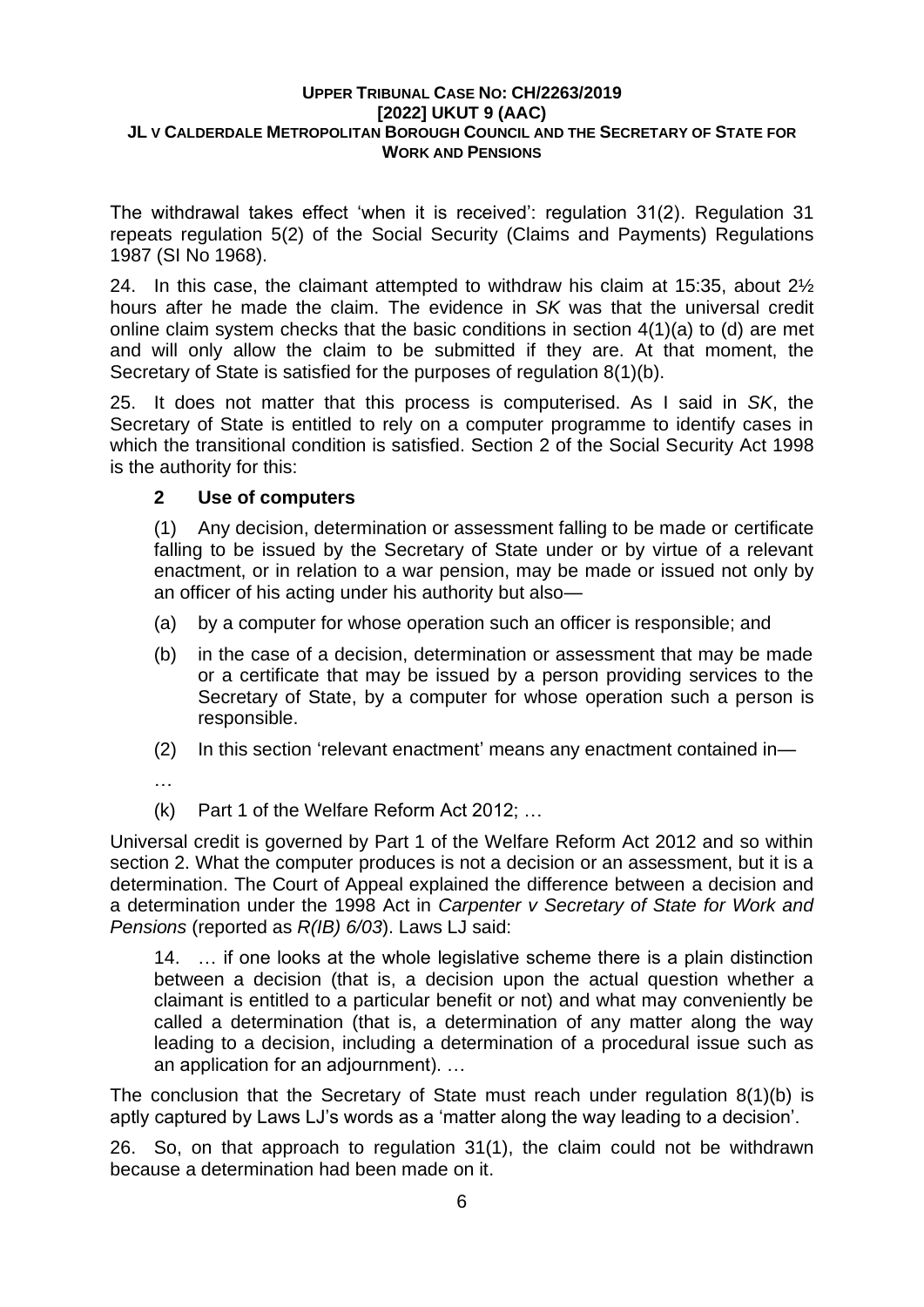27. My reasoning has so far assumed that *determination* in regulation 31(1) is not to be equated with a final decision on the claim, which is sometimes called an outcome decision. The wording of regulation 31(1) follows the wording of regulation 5(2) of the 1987 Regulations; both use the expression 'at any time before a determination has been made on it'. As far as I can discover, the power to withdraw was first set out in legislation in the 1987 Regulations. The language used differs from the language used in regulation 5A of the Supplementary Benefit (Claims and Payments) Regulations 1981 (SI No 1525), which dealt with deemed withdrawals. Contrast 'at any time before a determination has been made *on* it' (1987 and 2013) with 'before the determination *of* any claim' (1981). The language also differs from section 12(2) of the Social Security Act 1998, which refers to a claim being 'decided'.

28. What if this interpretation is wrong?

*The withdrawal was not retrospective in effect*

29. If it was not too late to withdraw the claim, doing so had no effect on regulation 8.

30. If I am wrong about the meaning of regulation 31(1), the claimant was entitled to withdraw his claim later the same day, because the Secretary of State had not decided the claim and did not purport to do so until 21 May 2018. Regulation 31(2) provides that 'Any notice of withdrawal … has effect when it is received.' That raises the question: was the effect retrospective with the result that the claim had never existed? My answer is: no. In short, the withdrawal did not rewrite history. There are a number of grounds that support that conclusion.

31. First, that is the natural reading of the language of regulation 31(2).

32. Second, regulation 31(2) merely repeats the language of the 1987 Regulations. Both Regulations were made to deal with the procedure on claims for benefits. There was no need to make a withdrawal retrospective in that context. Once the claim ceased to exist, there would no longer be a claim to decide and no decision would be made. The result would be the same whether or not the effect under regulation 31(2) was retrospective. There is no need to read the legislation as providing for retrospective effect because that was not necessary to achieve its objective.

33. Third, there is some authority that a claim cannot be withdrawn retrospectively. It lends support to my conclusion, but I acknowledge that the context was different. At one time, a claim was considered to continue to exist throughout the period of an award made on it. That was the analysis of the Tribunals of Commissioners in *R(S) 1/83* and *R(S) 2/98*. It was in that context that Mr Commissioner (later Upper Tribunal Judge) Mesher decided in *CJSA/3979/1999* that it was not possible to withdraw a claim retrospectively, but said:

24. … it does not necessarily follow … that a claim cannot be withdrawn for a prospective period even though there is a current indefinite award.

The decisions of the Tribunals of Commissioners were subsequently reversed by section 8(2)(a) of the Social Security Act 1998: